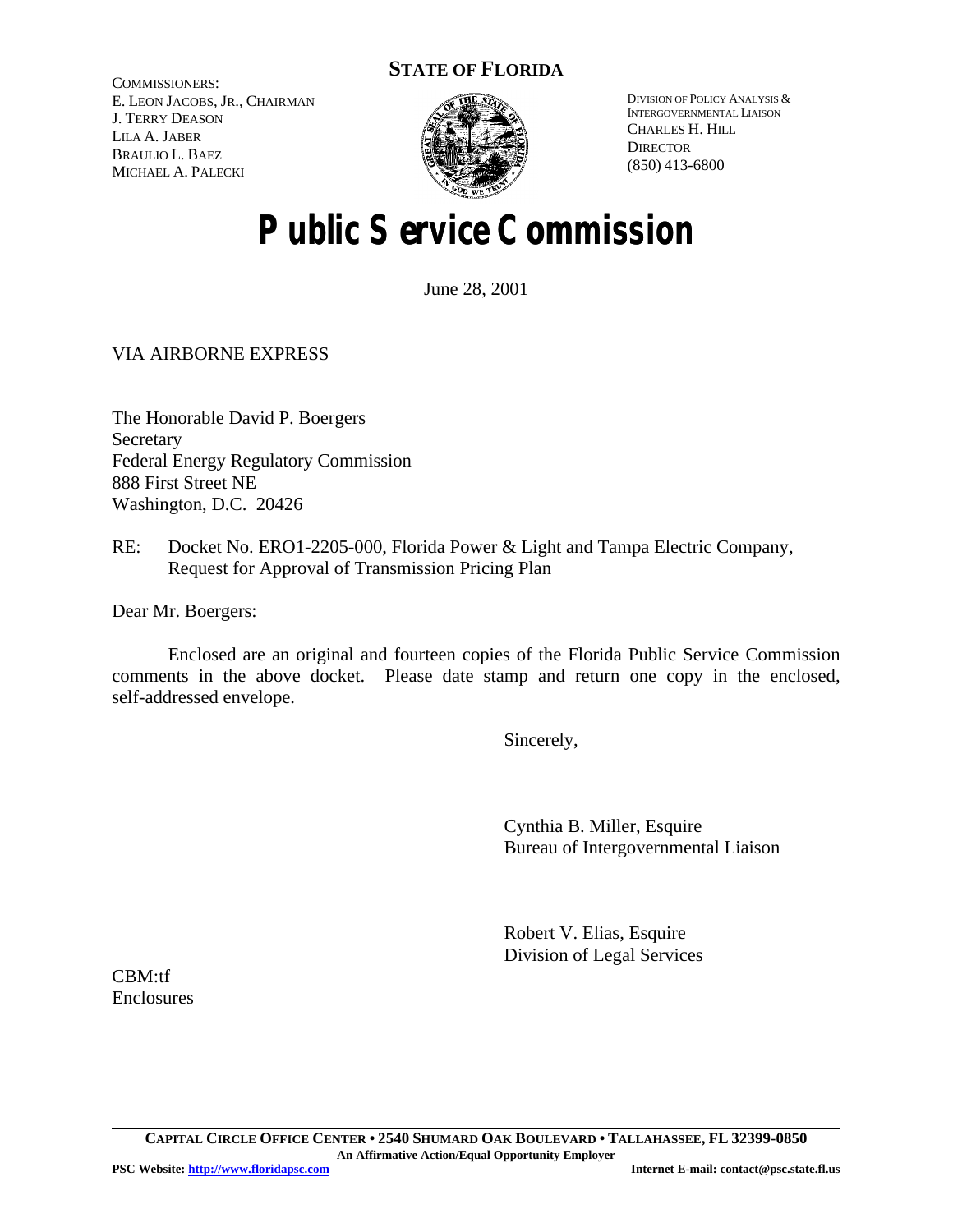#### **UNITED STATES OF AMERICA BEFORE THE FEDERAL ENERGY REGULATORY COMMISSION**

) )

)

Florida Power & Light Company ) Tampa Electric Company (and Company ) Docket No. ER01-2205-000

) and the contract of  $\overline{\phantom{a}}$  (  $\overline{\phantom{a}}$  )

## **FLORIDA PUBLIC SERVICE COMMISSION COMMENTS**

The Florida Public Service Commission (FPSC) filed a notice of intervention on June 21 and intends to actively participate in this docket. The FPSC files the following comments to alert the Federal Energy Regulatory Commission (FERC) that we have opened interrelated dockets regarding the impact on the retail ratepayers of the Joint Applicants' (Florida Power & Light, Tampa Electric Company, and Florida Power Corporation) participation in GridFlorida Regional Transmission Organization. To that end, the FPSC is currently compiling data and conducting analysis in preparation for our dockets as well as to augment FPSC participation in FERC proceedings related to GridFlorida. As a result of the fruits of this labor, the FPSC will have valuable input to share with the FERC. Recognizing the implementation deadlines established by FERC on the overall GridFlorida implementation, we have expedited our dockets, with decisions anticipated in November. Attached is the FPSC Order which delineates the procedure for resolution of the issues raised by the Joint Applicants in our dockets.

The petition filed by Florida Power & Light and Tampa Electric Company in this docket at FERC seeks a decision in 60 days. We believe the FERC would benefit from the information to be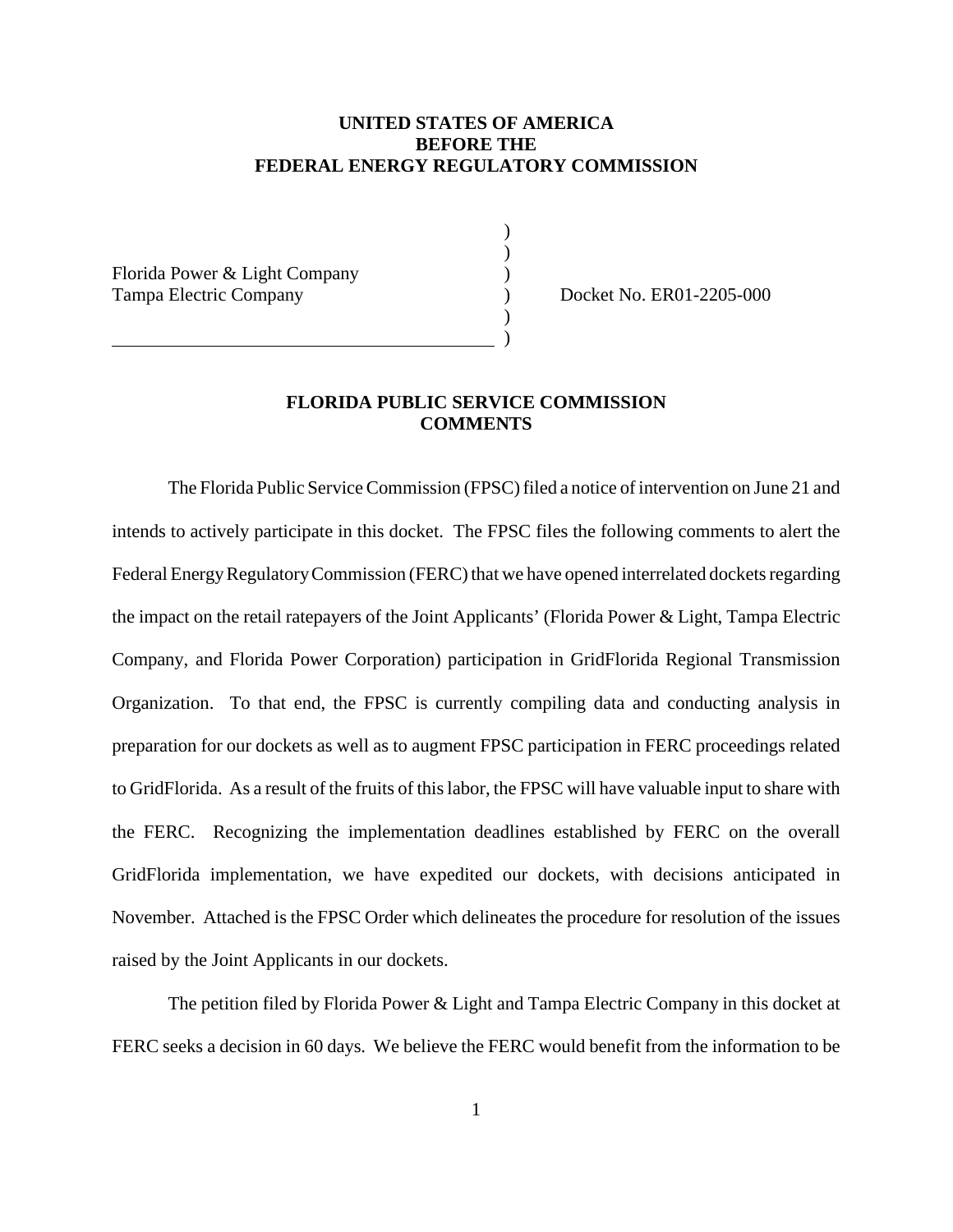Florida Public Service Commission Docket No. ER01-2205-000 Page 2

developed in the FPSC dockets which, as noted, will not come to fruition until November. Thus,

we urge FERC to consider this information from the FPSC proceedings as the FERC makes its final

determinations in this proceeding. We believe that the information gathered by our proceedings

could be beneficial to FERC, the stakeholders, and the ratepayers.

Respectfully submitted,

Cynthia B. Miller, Esquire Bureau of Intergovernmental Liaison

Robert V. Elias, Esquire Division of Legal Services

FLORIDA PUBLIC SERVICE COMMISSION 2540 Shumard Oak Boulevard Tallahassee, Florida 32399-0850

DATED: June 28, 2001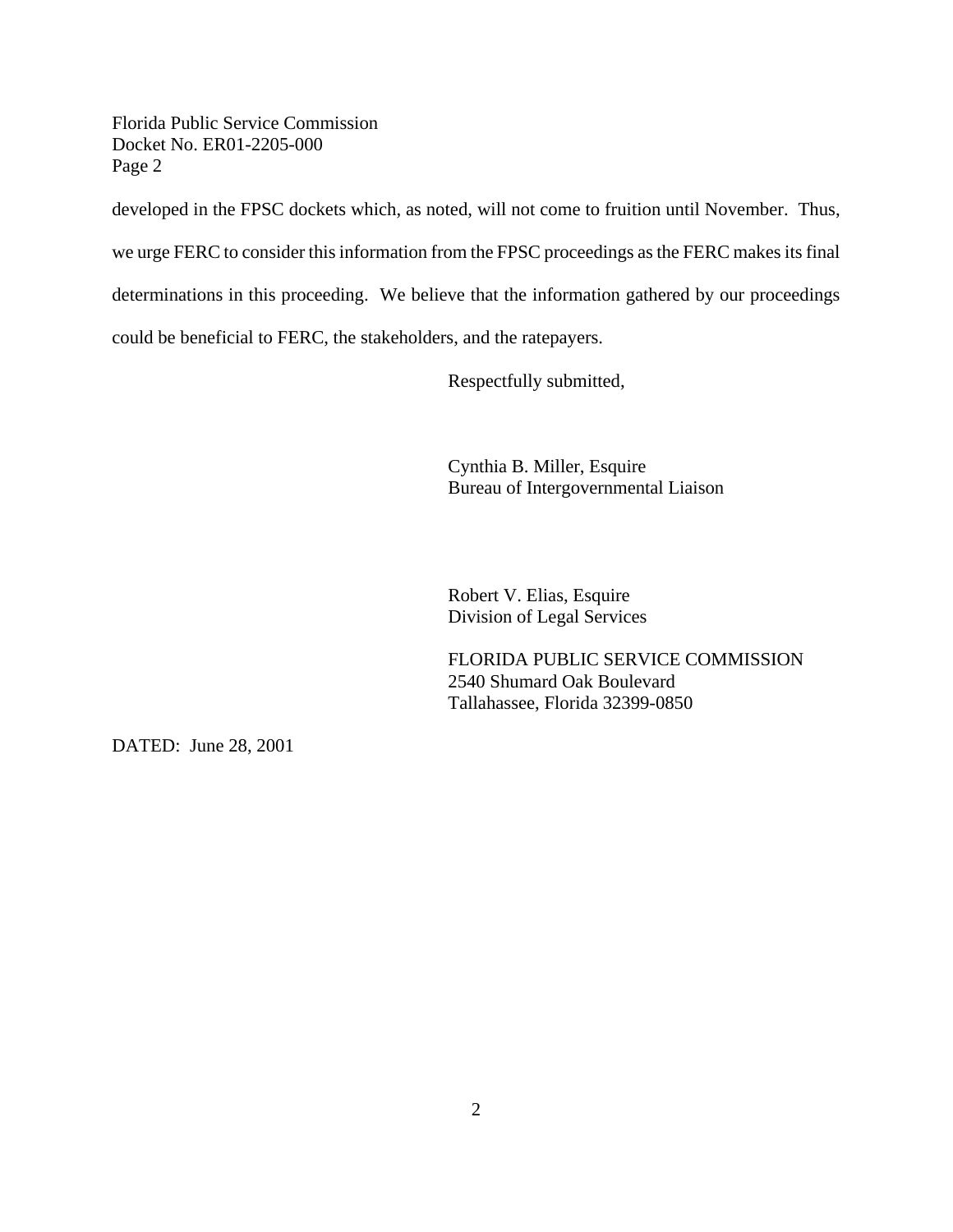### **UNITED STATES OF AMERICA BEFORE THE FEDERAL ENERGY REGULATORY COMMISSION**

Florida Power & Light Company (1994) Tampa Electric Company (and Company ) Docket No. ER01-2205-000

) and the contract of the contract of  $\overline{\phantom{a}}$ 

#### **CERTIFICATE OF SERVICE**

I HEREBY CERTIFY that a true and correct copy of the foregoing Comments of the Florida

)

Public Service Commission is being sent today by U.S. Mail to all parties on the attached service

 $\overline{a}$ 

list.

Cynthia B. Miller, Esquire Bureau of Intergovernmental Liaison

FLORIDA PUBLIC SERVICE COMMISSION 2540 Shumard Oak Boulevard Tallahassee, Florida 32399-0850

DATED: June 28, 2001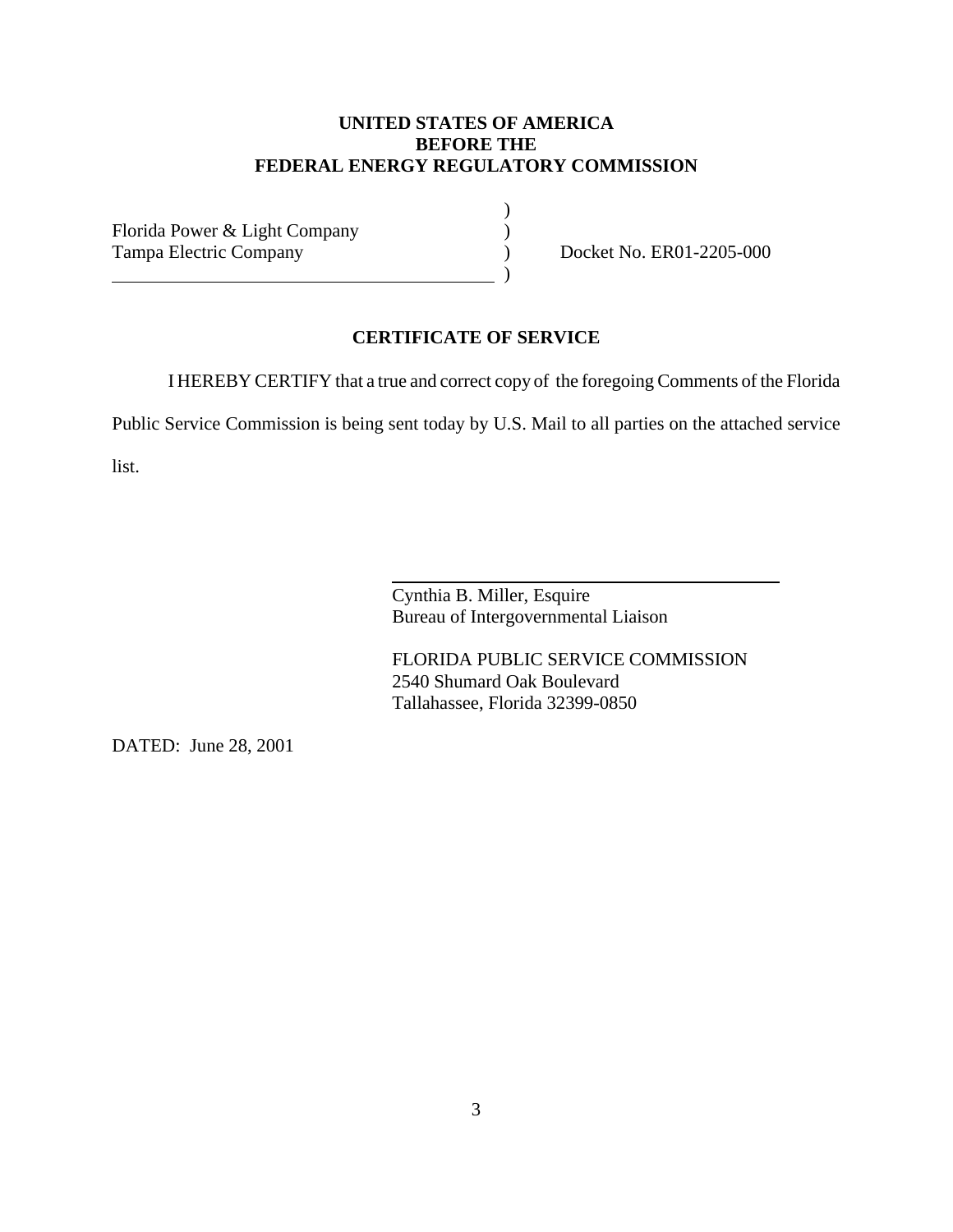#### SERVICE LIST

Margaret M. Schaff, Esquire Affiliated Tribes of Northwest Indians 29754 Fir Drive, Suite B Evergreen CO 80439-8716

Robert W. Claussen, Gen. Manager Alabama Municipal Electric Authority P.O. Box 5220 Montgomery, Alabama 36103-5220

David Friedman, Director American Forest & Paper Association 1111 Nineteenth Street NW, Suite 800 Washington, DC 20036-3603

Robert Berry Automated Power Exchange, Inc. 5201 Great America Parkway Santa Clara, CA 95054-1122

Alycia L. Goody, Esquire Calpine Eastern The Pilot House 2nd Floor Lewis Wharf Boston, MA 02110

Mr. Kendall Bowman Carolina Power & Light Co. P O Box 1551 Raleigh, N.C. 27602-1551

Ms. Lida Decker Constellation Power Source Generation, Inc. 111 Market Place, Suite 500 Baltimore, M.D. 21202-4035

Paul R. Newton PBO5E Duke Energy Corporation P O Box 1244 Charlotte, NC 28242-0001

Lee E. Barrett, Esquire Duke Energy North American LLC 5400 Westheimer Court Houston, TX 77056-5310

Joe N. Linxwiler, Jr. Fred Saffer & Associates 2111 East Michigan Street, Suite 219 Orlando, FL 328006-4983

Randolph L Elliott, Esquire Miller Balis & O'Neil, P.C. 1140 Nineteenth Street NW, Suite 700 Washington, DC 20036-6601

Keith R. McCrea Sutherland Asbill & Brennan LLP 1275 Pennsylvania Avenue NW Washington, DC 20004-2404

James R. Crossen Automated Power Exchange, Inc. 5201 Great America Parkway Santa Clara, CA 95054-1122

Michael J. Zimmer, Esquire j Calpine Eastern Baker & McKenzie 815 Connecticut Ave NW Washington, DC 20006-4004

Gary A. Lambert, Jr., Exec. V.P. Competitive Power Ventures, Inc. 35 Braintree Hill Office Park, Suite 107 Braintree, MA 02184-8703

Mr. Harvey Reed Constellation Power Source Generation, Inc. 111 Market Place - I Baltimore, M.D. 21202-4035

Jennifer L. Key Steptoe & Johnson 1330 Connecticut Avenue NW Washington, DC 20036

Leslie J. Paugh Landers & Parsons 310 West College Avenue Tallahassee, FL 32301-1406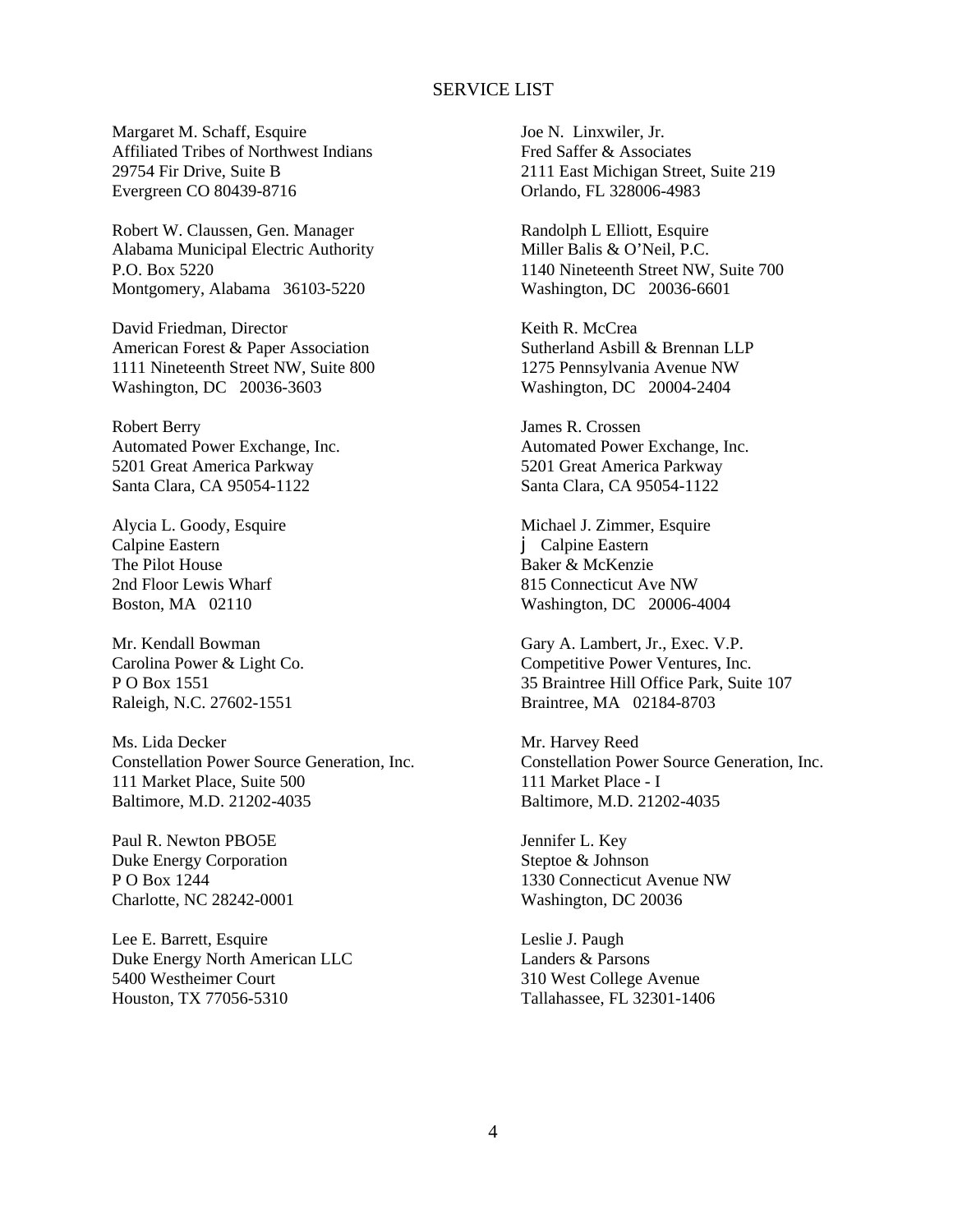Mary J. Doyle, Dir of Regulatory Policy Dynegy, Inc. 805 15th Street NW, Suite 510-A Washington, DC 20005-2207

Julie Simon, Director Electric Power Supply Association 1401 H Street NW, F1 11 Washington, DC 20005-2102

Jeffrey Watkiss, Esquire Bracewell & Patterson, LLP j Enron Power Marketing, Inc. 2000 K St., N.W., Suite 500 Washington, D.C. 20006-1809

Scott A. Goorland Florida Dept of Environmental Protection 3900 Commonwealth Boulevard MS 35 Tallahassee, FL 32399-3000

Roger A. Fontes Florida Municipal Power Agency 8553 Commodity Circle Orlando FL 32819-9002

Robert A. Jablon Spiegel & McDiarmid 1350 New York Avenue NW, Suite 1100 Washington, D.C. 20005-4710

C. Martin Mennes Florida Power & Light Company 4200 West Flagler Street Miami, FL 33134-1606

Mike Naeve, Esquire Skadden, Arps, Slate, Meagher & Flom, LLP 1440 New York Avenue, NW Washington, DC 20005-2111

Larry F. Eisenstat, Esquire Dickstein, Shapiro, Morin, & Oshinsky LLP 2101 L Street NW Washington, DC 20037-1594

Edward A. Ross, Senior Director Dynegy, Inc. 1000 Louisana Street, Suite 5800 Houston, TX 77002-5006

Ms. Christi L. Nicolay, Director Enron Corporation j Enron Power Marketing, Inc. P.O. Box 1188 Houston, TX 77251-1188

Sarah G. Novosel, Esquire Enron Corporation 1775 First Street NW, Suite 800 Washington, DC 20006-2418

Mr. Albert B. Malmsjo R. W. Beck Olympia Place, Suite 300 800 N Magnolia Avenue Orlando, FL 32803-3252

Claude L'Engle Florida Municipal Power Agency 8553 Commodity Circle Orlando, Florida 32819-9002

Frederick M. Bryant, General Counsel Florida Municipal Power Agency 2061 Delta Way Tallahassee, FL 32303-4227

John S. Moot, Esquire Skadden, Arps, Slate, Meagher & Flom, LLP 1440 New York Avenue, NW Washington, DC 20005-2111

W. G. Walker, III Florida Power & Light Company 215 S Monroe Street, Suite 810 Tallahassee, FL 32301-1839

Henry L. Southwick, Director Florida Power Corporation 6565 38TH Avenue North St. Petersburg, FL 33710-1628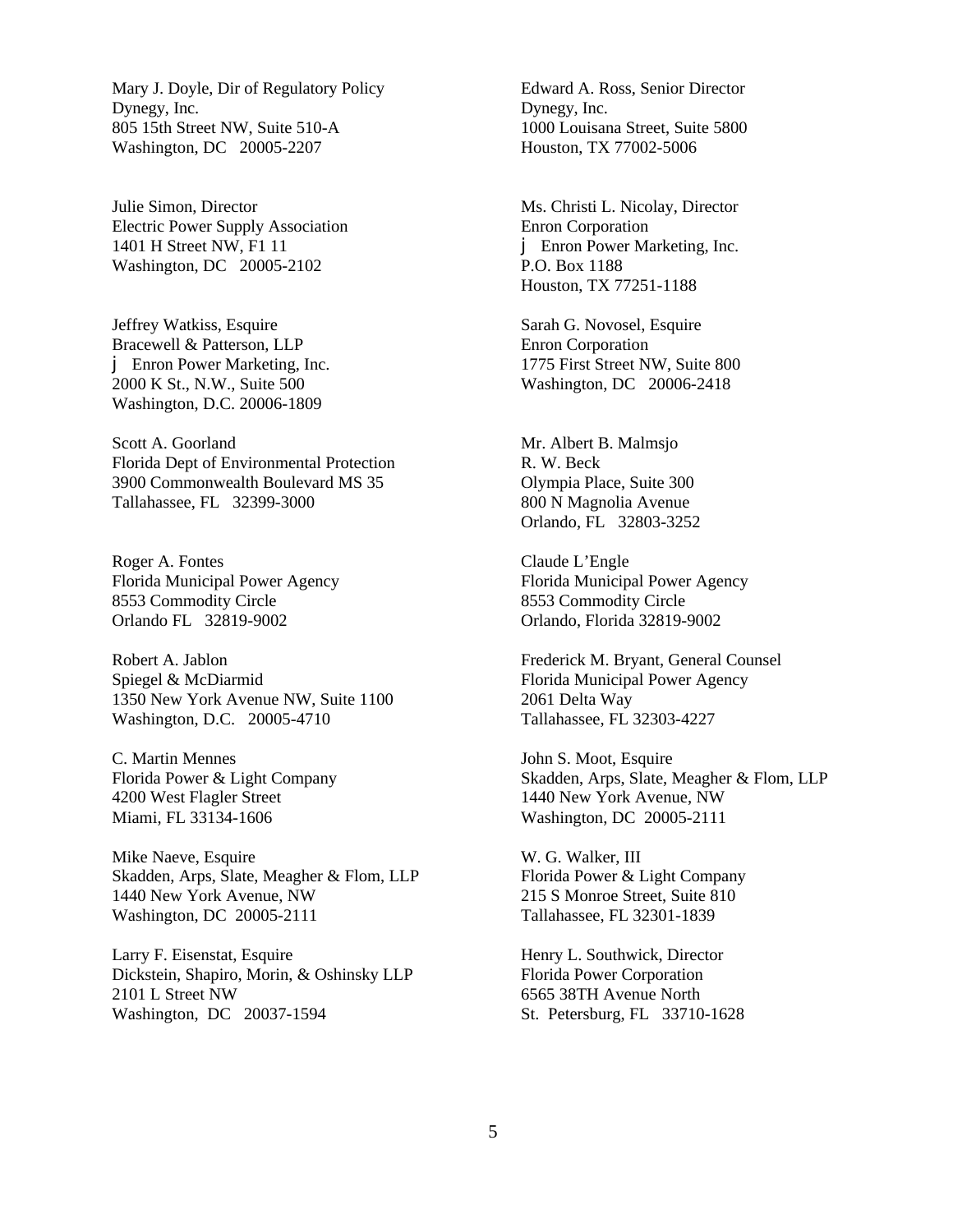James P. Fama Leboeuf, Lamb, Greene & MacRae, LLP P O Box 3621 Portland, Oregon 97208-3621

Douglas F. John, Esq. John & Hengerer 1200 17th St., NW, Ste 600 Washington, DC 20036-3013

William D. DeGrandis Paul, Hastings, Janosky & Walker 1299 Pennsylvania Avenue NW, Suite 10 Washington, DC 20004-2400

Gary D. Bachman, Esquire Van Ness Feldman 1050 Thomas Jefferson Street, NW, FL 7 Washington, DC 20007-3837

Paul H. Elwing, Manager Lakeland Electric & Water Utilities Dept of Electric and Water Utilities 501 E. Lemon St. Lakeland, FL 33801-5050

Stephen G. Kozey, V.P. and General Counsel Midwest Independent Transmission System 5517 W 74th Street Indianapolis, IN 46208-4184

Donna M. Sauter McDermott, Will & Emery for Morgan Stanley Capital Group, Inc. 600 13th Street NW Washington DC 20005-3005

Mr. Dallas M. Peavey, Jr. Municipal Electric Authority of Georgia 1470 Riveredge Parkway, NW Atlanta, GA 30328-4640

Mr. Gary Schaeff Municipal Electric Authority of Georgia 1470 Riveredge Parkway NW Atlanta, GA 30328-4640

Darrell Dubose, General Manager Gainesville Regional Utilities Post Office Box 147117 Gainesville, FL 32614-7117

Julian Brix Georgia Transmission Corporation Post Office Box 1349 Tucker, GA 30085-1349

Mr. Ted Hobson JEA 7720 Ramona Boulevard W Jacksonville, FL 32221-3453

Robert G. Miller, President Kissimmee Utility Authority Post Office Box 423219 Kissimmee, FL 34742-3219

Mace Hunter, Manager Lakeland Electric & Water Utilities Dept of Electric and Water Utilities 501 E. Lemon St. Lakeland, FL 33801-5050

Stephen L. Teichler Duane, Morris & Heckscher 1667 K Street NW, Suite 700 Washington, D.C. 20006-1643

Doron F. Ezickson McDermott, Will & Emery for Morgan Stanley Capital Group, Inc. 28 State Street Boston, MA 02109-1775

Glen R. Ortman Verner, Liipfert, Bernhard, Et.al. for Municipal Electric Authority of Georgia 901 15th Street NW, Suite 700 Washington, DC 20005-2327

Richard Wakefield KEMA Consulting for Municipal Electric Authority of Georgia 4400 Fair Lake Court Fairfax VA 22033-3801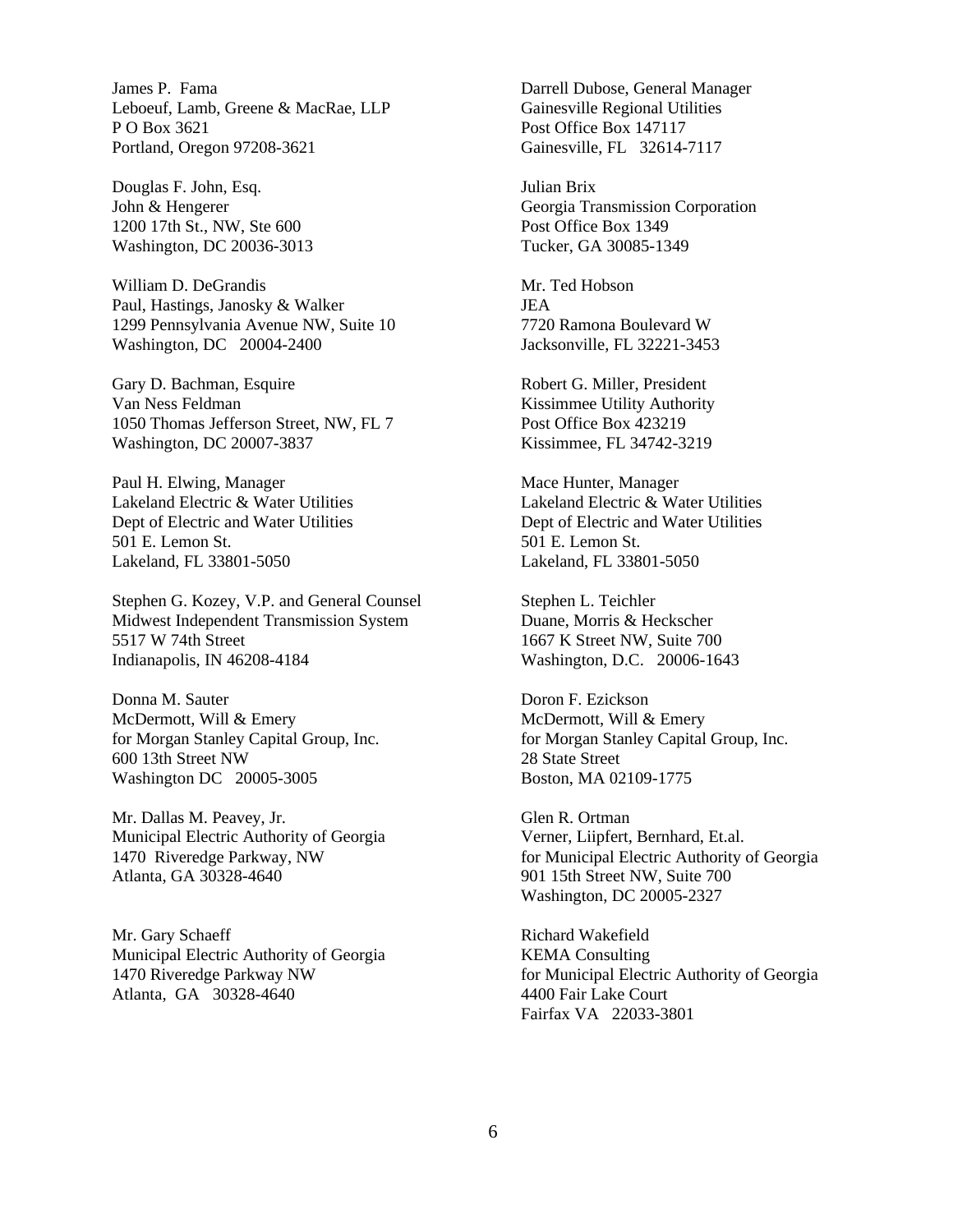Wallace F. Tillman, General Counsel National Rural Electric Cooperative Assn. 4301 Wilson Blvd Arlinton, Virginia 22203-1867

Mr. Ronald L. Vaden Director of Utilties City of New Smyrna Beach Post Office Box 100 New Smyrna Beach, FL 32170-0100

Paul Savage NRG Energy, Inc. 901 Marquette Ave, Suite 2300 Minneapolis, Minnesota 55402-3265

George B. Taylor, Jr. Oglethorpe Power Corporation Post Office Box 1349 Tucker, GA 30085-1349

Gus R. Cepero Okeelanta Corp. P.O. Box 86 South Bay, FL 33493-8600

Mr. Thomas E. Washburn Vice President, Transmission Business Unit Orlando Utilities Commission P.O. Box 3193 Orlando, FL 32802-3193

John K. Hawks PG&E National Energy Group 7500 Old Georgetown Rd., 13th Floor Bethesda, MD 20814-6133

William H. Penniman Sutherland Asbil & Brennan LLP 1275 Pennsylvania Ave NW Washington, DC 20004-2404

Mr. John Meyer Reliant Energy Northeast Generation, Inc 1111 Louisiana Street, 10th Floor Houston, TX 77002-5200

Susan N. Kelly, Esquire Miller, Balis, O'Neil, P.C. for National Rural Electric Cooperative Assn. 1140 19th Street, NW, Suite 700 Washington, DC 20036-6607

Mr. Harvey L Reiter Morrison & Hecker, LLP 1150 18th Street NW, Suite 800 Washington DC 20036-3845

Steven A. Weiler Leonard, Street & Deinard Suite 900, South Building 601 Pennsylvania Avenue NW Washington, DC 2004-2601

William D. DeGrandis Paul, Hastings, Janofsky & Walker 1299 Pennsylvania Avenue NW, Suite 10 Washington, DC 20004-2400

Randolph Q. McManus Baker & Botts, L.L.P. The Warner 1299 Pennsylvania Avenue NW Washington, DC 20004-2400

Wallace Duncan, Esquire Duncan, Weinberg, Genzer & Pembroke, P.C. 1615 M Street, NW, Suite 800 Washington, DC 20036-3213

John Giddens Utility Business Affairs Reedy Creek Energy Services, Inc. P.O. Box 10000 Lake Buena Vista, FL 32830-1000

Michael C. Briggs, Senior Counsel Reliant Energy Incorporated 801 Pennsylvania Avenue NW, Suite 620 Washington, DC 20004-2615

Timothy Woodbury, V.P. Seminole Electric Cooperative, Inc. P. O. Box 272000 Tampa, FL 33688-2000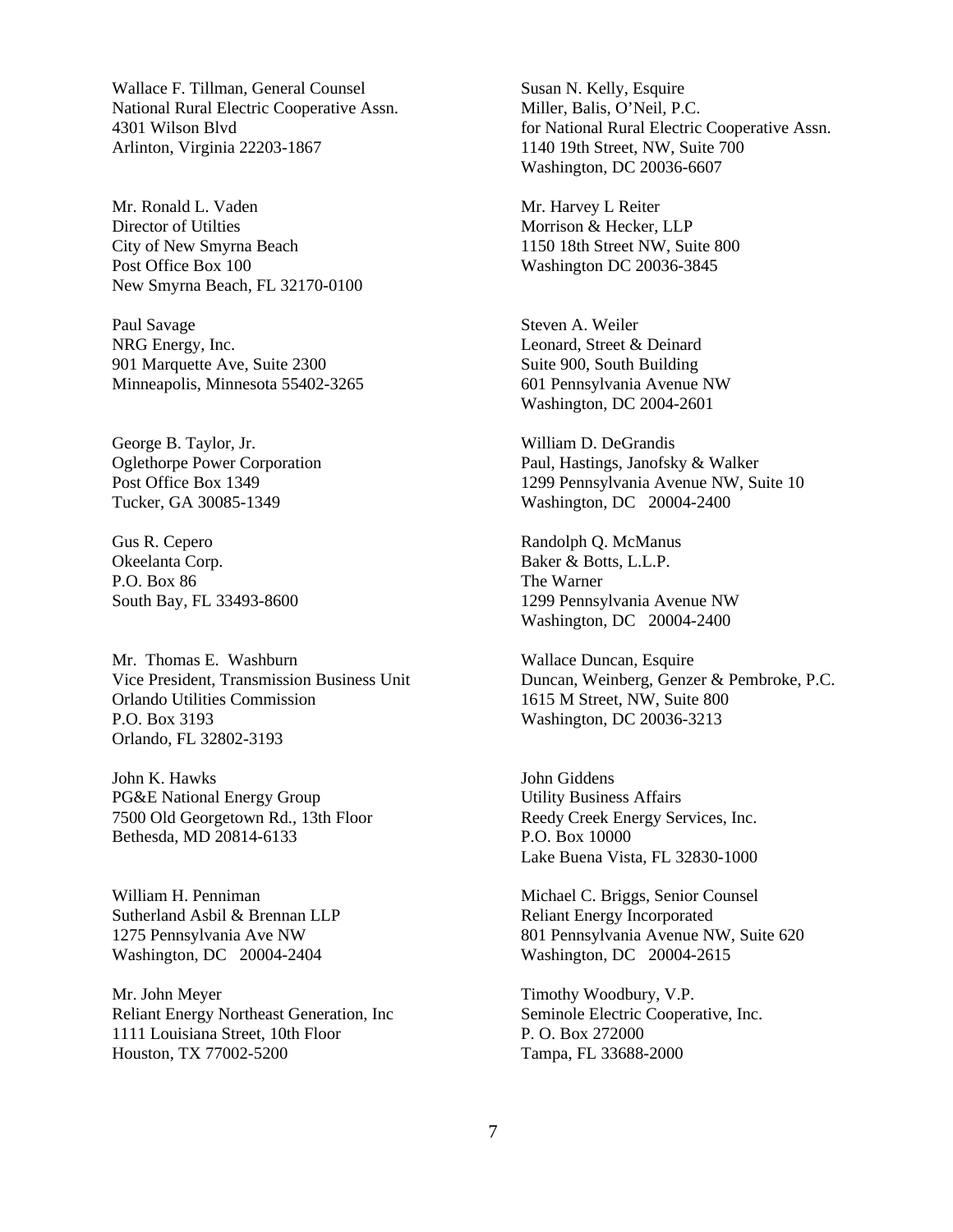Mr. William T. Miller Miller, Balis & O'Neil, P.C. 1140 19th Street, NW, Suite 700 Washington, DC 20036-6607

Jon L. Brunenkant, Esquire Brunenkant & Haskell, LLP 805 15th Street, NW, Suite 1101 Washington, DC 20005-2289

Catherine D. Taylor, Esquire SCANA Corporation 1426 Main Street Columbia, SC 29201-2834

Greg H. Williams Esquire Cameron McKenna LLP 2175 K Street NW, 5th Floor Washington, DC 20037-1831

Jonathan D. Schneider, Esquire Huber Lawrence & Abell 1001 G Street NW, Suite 1225 Washington, DC 20001-4545

Leon Jourolmon, Jr. Southeastern Power Administration U.S. Dept of Energy 2 S Public Square Elberton, GA 30635-2448

Glenn A. Sheffield, Director Southern Natural Gas Company Post Office Box 2563 Birmingham, AL 35202-2563

Pete N. Koikos City of Tallahassee Wholesale Energy Services 100 West Virginia Street, Floor 5 Tallahassee, FL 32301-1143

Michael J. Rustum, Esquire Dickstein Shapiro Morin & Oshinsky LLP 2101 L Street NW Washington, DC 20037

Neil Levy Kirkland & Ellis 655 15th Street NW, Suite 1200 Washington, DC 20005-5701

Mr. Peter I. Trombley Shell Energy Services Company, LLC 1221 Lamar Street, Suite 1000 Houston, TX 77010-3000

Amy Gold Shell Energy Services Company, LLC 1221 Lamar Street, Suite 1000 Houston, TX 77010-3000

Mr. Charles A. White South Carolina Electric & Gas Company 1426 Main Street Columbia, SC 29201-2834

Mr. Stephen R. Pelcher South Carolina Public Service Authority P. O. Box 2946101 Moncks Corner, South Carolina 29461-6101

Lawrence A. Gollomp US Department of Energy 1000 Independence Avenue SW Washington, DC 20585-0001

Denver Rampey, Jr. Asst Administrator Southeastern Power Administration U.S. Dept of Energy 2 S Public Square Elberton, GA 30635-2448

Patrick B. Pope Southern Natural Gas Company Post Office Box 2563 Birmingham, AL 35202-2563

Angela Llewellyn Tampa Electric Company Post Office Box 111 Tampa, FL 33601-0111

Scott Helyer, Manager Tenaska, Inc. 1701 E. Lamar Blvd., Suite 100 Arlington, TX 76006-7303

Andrew N. Chau Tractebel, Inc. 1177 West Loop S, Suite 900 Houston, TX 77027-9083